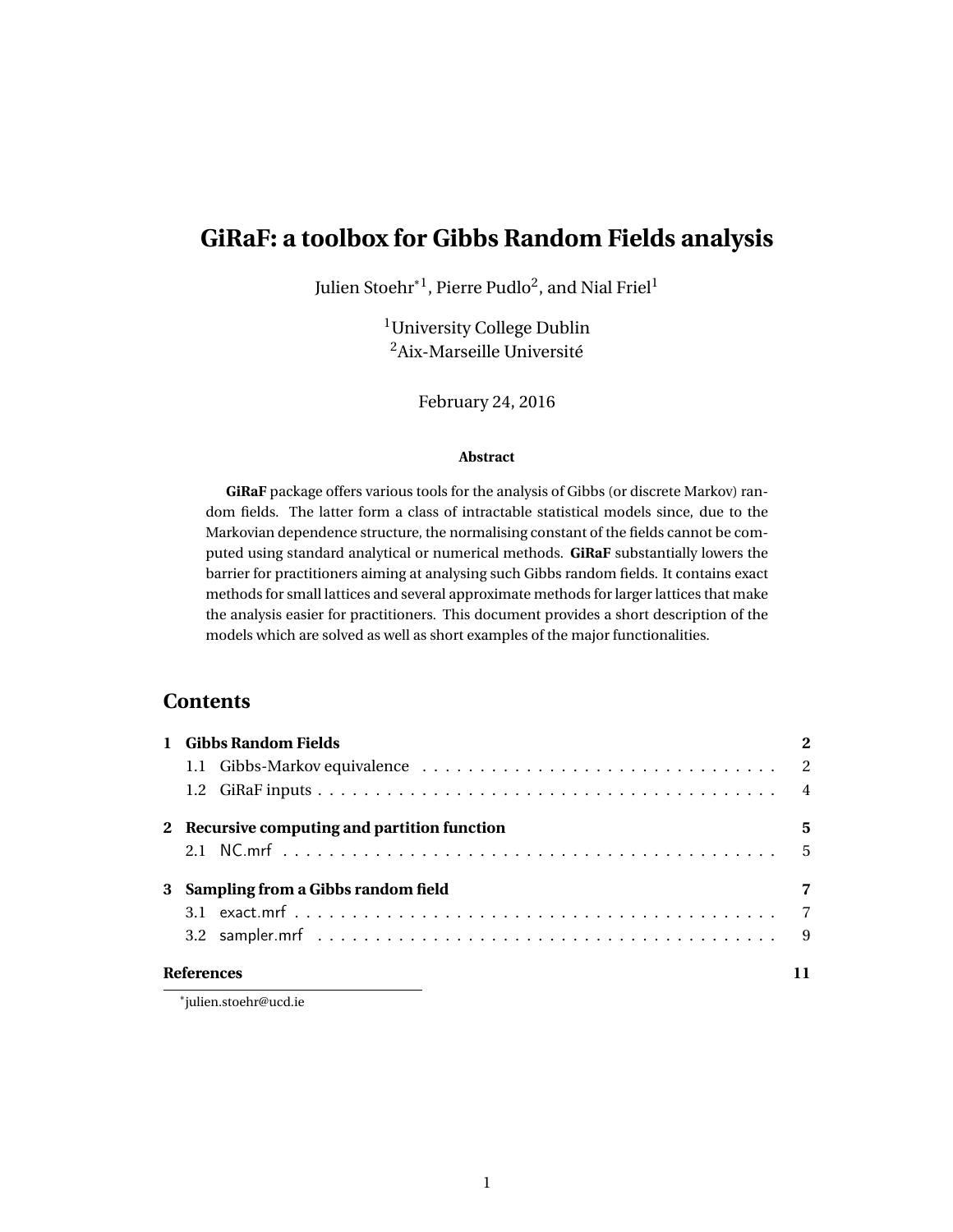# **Introduction**

Gibbs (or discrete Markov) random fields have been used in many practical settings, surged by the development in the statistical community since the 1970's. Notable examples are the autologistic model [\(Besag,](#page-10-1) [1974\)](#page-10-1) and its extension the Potts model used to describe the spatial dependency of discrete random variables (*e.g.*, shades of grey or colors) on the vertices of an undirected graph (*e.g.*, a regular grid of pixels). Despite their popularity, running a statistical analysis is difficult due to the dependence structure that leads to a considerable computational curse: the normalising constant is intractable and cannot be computed with standard analytical or numerical methods.

The **GiRaF** package aims at providing a toolbox for practitioners that makes the analysis of such models easier. The primary tool is the computation of the intractable normalising constant for small rectangular lattices ([NC.mrf](#page-4-1)) based on the recursive algorithm of [Reeves and](#page-10-2) [Pettitt](#page-10-2) [\(2004\)](#page-10-2). In practice, this function allows to have ground truth against which to compare. Beside the latter function, the **GiRaF** package contains methods that give exact sample from the likelihood for small enough rectangular lattices ([exact.mrf](#page-6-1), [Friel and Rue](#page-10-3) [\(2007\)](#page-10-3)) or approximate samples from the likelihood using MCMC samplers: the Gibbs sampler or the Swendsen-Wang algorithm ([sampler.mrf](#page-8-0)) for large lattices.

The **GiRaF** package provides R functions based on C++ code for the statistical analysis of Gibbs random fields. As befits an introduction to the **GiRaF** package, a brief overview of Gibbs distribution is presented in Section [1](#page-1-0) while pointing out the convention used throughout the package. Then we present the major functions through detailed examples, namely recursive computing in Section [2](#page-4-0) and sampling methods in Section [3.](#page-6-0)

# <span id="page-1-0"></span>**1 Gibbs Random Fields**

#### <span id="page-1-1"></span>**1.1 Gibbs-Markov equivalence**

A discrete random field **X** is a collection of random variables  $X_i$  indexed by a finite set  $\mathscr{S} =$  $\{1,\ldots,n\}$ , whose elements are called sites, and taking values in a finite state space  $\mathscr{X}_i$  :=  $\{0,\ldots,K-1\}$ , interpreted as colors. For a given subset  $A \subset \mathscr{S}$ ,  $X_A$  and  $X_A$  respectively define the random process on *A*, *i.e.*, { $X_i$ , *i*  $\in$  *A*}, and a realisation of  $X_A$ . Denotes  $\mathscr{S} \setminus A = -A$  the complement of *A* in  $\mathscr{S}$ . When modeling a digital image, the sites lie on a regular 2D-grid of pixels, and their dependency is given by an undirected graph  $\mathscr G$  which induces a topology on  $\mathscr{S}$ : by definition, sites *i* and *j* are adjacent or are neighbor of each other if and only if *i* and *j* are linked by an edge in  $\mathscr{G}$ . A random field **X** is a Markov random field with respect to  $\mathscr{G}$ , if for all configuration **x** and for all sites *i*

$$
\mathbf{P}(X_i = x_i \mid \mathbf{X}_{-i} = \mathbf{x}_{-i}) = \mathbf{P}\left(X_i = x_i \mid \mathbf{X}_{\mathcal{N}(i)} = \mathbf{x}_{\mathcal{N}(i)}\right),\tag{1}
$$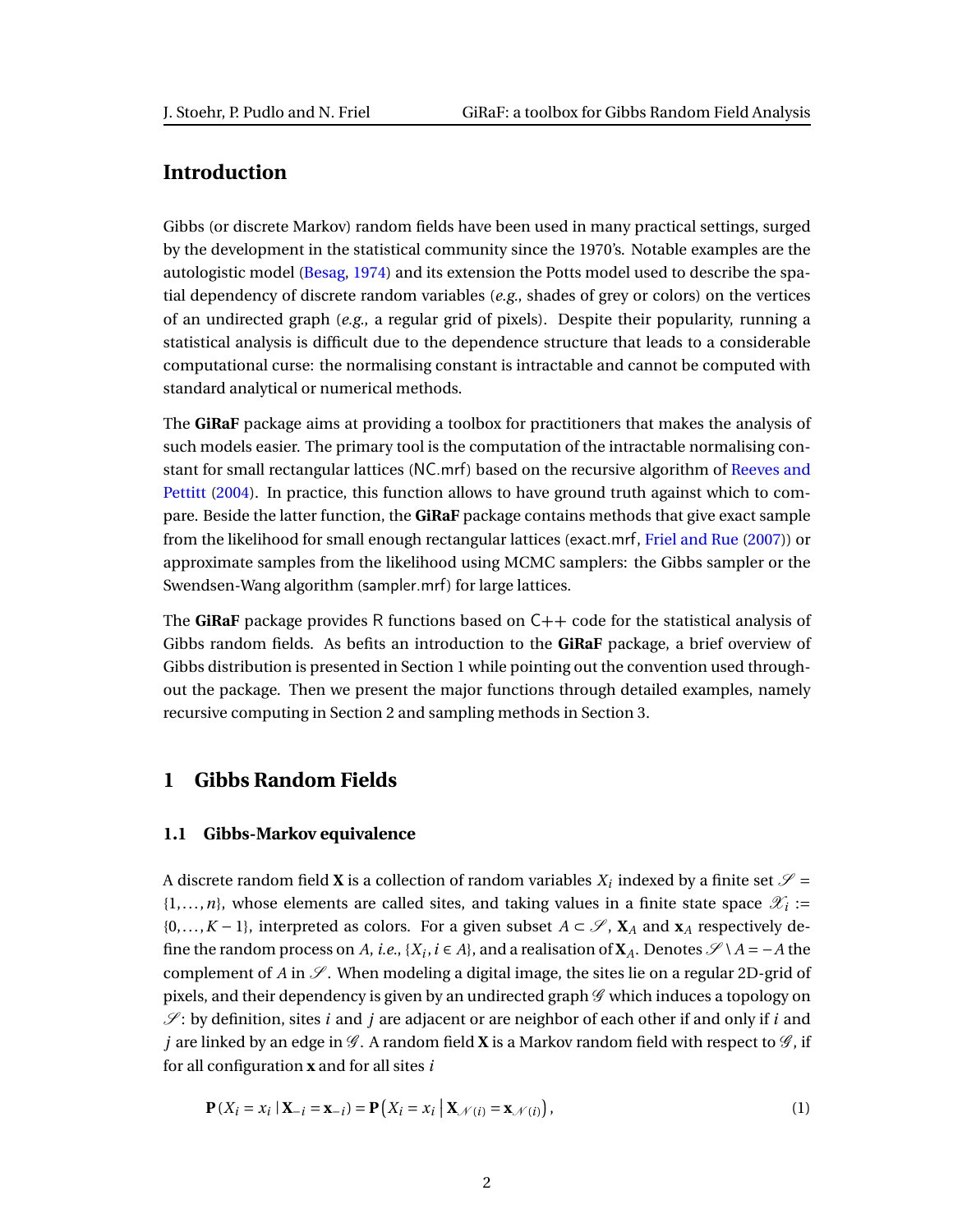<span id="page-2-0"></span>

**Figure 1:** First and second order neighborhood graphs  $\mathscr{G}$ . (a) The four closest neighbors graph  $\mathscr{G}_4$ . Neighbors of the vertex in black are represented by vertices in gray. (b) The eight closest neighbors graph  $\mathcal{G}_8$ . Neighbors of the vertex in black are represented by vertices in gray.

where  $\mathcal{N}(i)$  denotes the set of all the adjacent sites to *i* in  $\mathcal{G}$ . The Hammersley-Clifford theorem states that if the distribution of a Markov random field with respect to a graph  $\mathscr G$  is positive for all configuration **x** then it admits a Gibbs representation for the same topology (see for example [Grimmett](#page-10-4) [\(1973\)](#page-10-4), [Besag](#page-10-1) [\(1974\)](#page-10-1) and for a historical perspective [Clifford](#page-10-5) [\(1990\)](#page-10-5)), namely a probability measure  $\pi$  on  $\mathscr{X} = \prod_{i=1}^{n} \mathscr{X}_i$  given by

<span id="page-2-2"></span>
$$
\pi(\mathbf{x} \mid \psi, \mathcal{G}) = \frac{1}{Z(\psi, \mathcal{G})} \exp\{-H(\mathbf{x} \mid \psi, \mathcal{G})\},\tag{2}
$$

where  $\psi$  is a vector of parameters and  $H$  denotes the energy function or Hamiltonian.

The **GiRaF** package solely focuses on Potts model, that is a pairwise Markov random field whose Hamiltonian linearly depends on the parameter  $\psi = {\alpha, \beta}$ , where  $\alpha$  stands for the parameter on sites and *β* stands for the parameter on edges. More precisely,

<span id="page-2-1"></span>
$$
H\left(\mathbf{x} \mid \alpha, \beta, \mathcal{G}\right) = -\sum_{i=1}^{n} \sum_{k=0}^{K-1} \alpha_k \mathbf{1}\{x_i = k\} - \sum_{i \stackrel{\mathcal{G}}{=} j} \beta_{ij} \mathbf{1}\{x_i = x_j\},\tag{3}
$$

where the above sum  $\sum_{i \stackrel{\mathscr{G}}{>} i}$  ranges the set of edges of the graph  $\mathscr{G}.$ 

At that stage, the  $\bm{{\sf GiRaF}}$  package handles homogeneous $^1$  $^1$  and potentially anisotropic $^2$  $^2$  Potts models defined on a rectangular  $n = h \times w$  lattice, with  $h \leq w$ . Lattice points are ordered from top to bottom in each column and columns from left to right. The **GiRaF** package contains two widely used adjacency structures, namely the graph  $\mathscr{G}_4$  (first order lattice), respectively  $\mathscr{G}_8$  (second order lattice), for which the neighborhood of a site is composed of the four, respectively eight, closest sites on a two-dimensional regular lattice, except on the boundaries of the lattice, see Figure [1.](#page-2-0)

Within the set of allowed distributions, the default model in **GiRaF** is set to the 2-state Potts

<sup>&</sup>lt;sup>1</sup>Parameters  $\alpha$  and  $\beta$  are independent of the relative position of sites or edges

<sup>&</sup>lt;sup>2</sup>Parameter  $β$  depends on the orientation of the edges.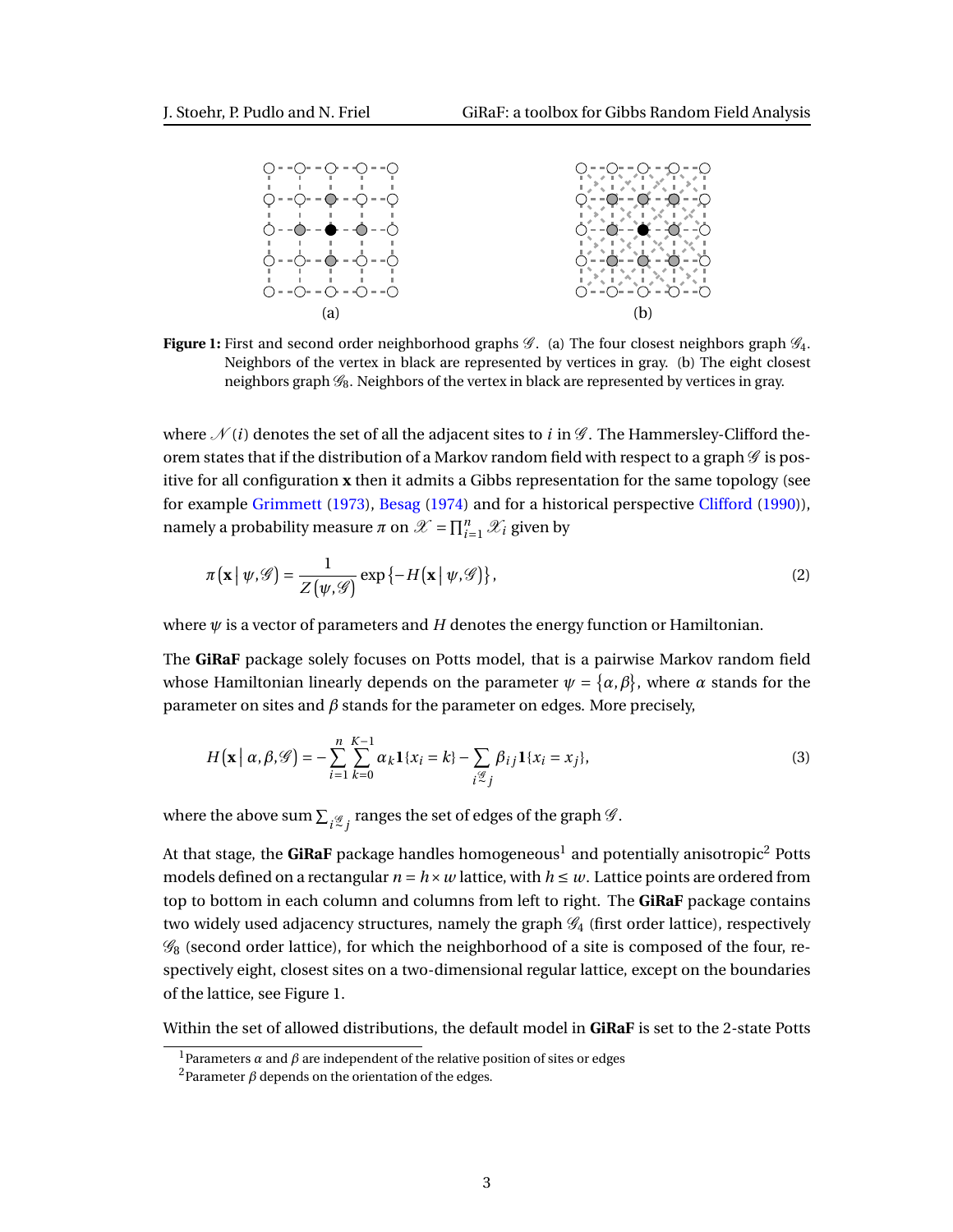models with a first order dependency structure  $\mathscr{G}_4$ , namely

$$
\pi(\mathbf{x} \mid \beta, \mathscr{G}_4) = \frac{1}{Z(\beta, \mathscr{G}_4)} \exp \left( \sum_{i \stackrel{\mathscr{G}_4}{\sim} j} \beta_{ij} \mathbf{1} \{x_i = x_j\} \right).
$$

#### <span id="page-3-0"></span>**1.2 GiRaF inputs**

Most of the functions in the **GiRaF** package rely on the following inputs which are detailed throughout this Section.

| h, w               | respectively the number of rows and columns of the rectangular lat-                         |  |  |  |  |
|--------------------|---------------------------------------------------------------------------------------------|--|--|--|--|
|                    | tice $\mathscr G$ .                                                                         |  |  |  |  |
| param              | numeric entry setting the interaction parameter $\beta$ (edges parameter).                  |  |  |  |  |
|                    | See details below.                                                                          |  |  |  |  |
| ncolors            | the number $K$ of states (or colors) for the discrete random variables                      |  |  |  |  |
|                    | $X_i$ . By default, ncolors = 2.                                                            |  |  |  |  |
| nei                | the number of neighbors. The latter must be one of nei = 4 or nei = 8,                      |  |  |  |  |
|                    | which respectively correspond to $\mathcal{G}_4$ and $\mathcal{G}_8$ . By default, nei = 4. |  |  |  |  |
| Optional inputs    |                                                                                             |  |  |  |  |
| pot                | numeric entry setting homogeneous potential $\alpha$ on singletons. By                      |  |  |  |  |
|                    | $default, pot = NULL.$                                                                      |  |  |  |  |
| top, left, bottom, | numeric entry setting constant borders for lattice $\mathscr G$ . By default, top           |  |  |  |  |
| right, corner      | $=$ NULL, left $=$ NULL, bottom $=$ NULL, right $=$ NULL, corner $=$                        |  |  |  |  |
|                    | NULL. See details below.                                                                    |  |  |  |  |

<span id="page-3-1"></span>**Interaction parameter (**param**)** The **GiRaF** packages allows to set an isotropic or anisotropic interaction parameter  $β$  via the entry param. In the isotropic configuration, param is simply a scalar while in the anisotropic case param is a vector  $c(\beta_1, \beta_2)$  or  $c(\beta_1, \beta_2, \beta_3, \beta_4)$  if  $\mathscr{G} = \mathscr{G}_4$  or  $\mathscr{G} = \mathscr{G}_8$ , respectively. The parameter  $\beta_{ij}$  in [\(3\)](#page-2-1) stands for the component of param corresponding to the direction defined by the edge (*i*, *j*) but does not depend on the actual position of sites *i* and *j*, that is, given two edges  $(i_1, j_1)$  and  $(i_2, j_2)$  defining the same direction,  $\beta_{i_1,j_1} = \beta_{i_2,j_2}$  (see Table [1\)](#page-4-2).

<span id="page-3-2"></span>**Constant borders** The **GiRaF** package allows lattices to have fixed borders. More precisely, each site on the boundary of the lattice has neighbors with respect to the topology induced by  $\mathscr G$  that are set to constants. Setting the borders can be done using the optional inputs  $top = c(t_1,...,t_w)$ , left =  $c(\ell_1,...,\ell_h)$ , bottom =  $c(b_1,...,b_w)$ , right =  $c(r_1,...,r_h)$  and corner =  $c(c_1,...,c_4)$  (see Figure [2\)](#page-5-0). In the absence of a specified border, these will take the default value NULL.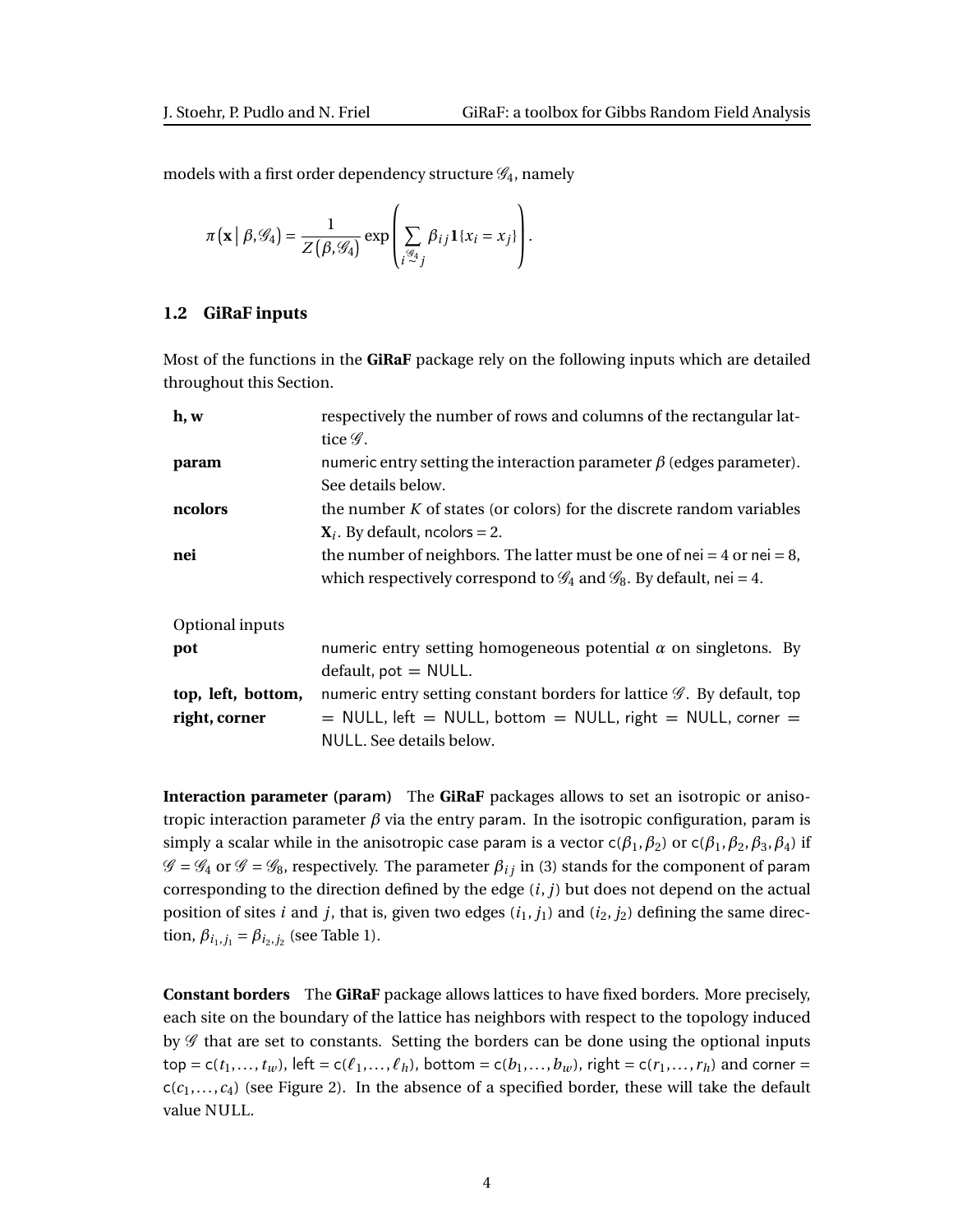<span id="page-4-2"></span>**Table 1:** Interaction parametrisation for a homogeneous Gibbs random field for the isotropic and anisotropic cases. The table gives values of the parameter  $\beta_{ij}$  corresponding to the orientation of the edge (*i*, *j*).

| Orientation of<br>edge $(i, j)$ |                       |                 |  |                        |                 |                                                |
|---------------------------------|-----------------------|-----------------|--|------------------------|-----------------|------------------------------------------------|
| Dependency<br>graph             | $\mathscr{G}_\Lambda$ | $\mathscr{G}_8$ |  | $\mathscr{G}_{\Omega}$ | $\mathscr{G}_8$ | $\mathscr{G}_{\scriptscriptstyle{\mathsf{R}}}$ |
| <b>Isotropic Gibbs</b>          |                       |                 |  |                        |                 |                                                |
| Anisotropic Gibbs               |                       |                 |  |                        |                 |                                                |

# <span id="page-4-0"></span>**2 Recursive computing and partition function**

The inherent difficulty of Gibbs random fields arises from the intractable normalizing constant, called the partition function, defined by

<span id="page-4-3"></span>
$$
Z(\psi,\mathscr{G}) = \sum_{\mathbf{x}\in\mathscr{X}} \exp\left\{-H\left(\mathbf{x} \mid \psi,\mathscr{G}\right)\right\}.
$$
 (4)

The latter is a summation over the numerous possible realizations of the random field **X**, that cannot be computed directly except for small grids and small number of colors *K*.

**GiRaF** contains generalised recursion proposed by [Reeves and Pettitt](#page-10-2) [\(2004\)](#page-10-2) for computing the normalising constant of general factorisable models such as the autologistic or the Potts model ([NC.mrf](#page-4-1)). This method, based on an algebraic simplification due to the reduction in dependence arising from the Markov property, applies to lattices with a small number *h* of rows. Note that the complexity of the algorithm is exponential in the number of rows ( $\mathcal{O}(K^h)$ ) and linear in the number of columns. Hence the current limitation is  $K^h \leq 2^{25}$  for computing the normalising constant.

### <span id="page-4-1"></span>**2.1** NC.mrf

The function NC.mrf computes the partition function [\(4\)](#page-4-3) of a *K*-state Potts model defined on a rectangular  $h \times w$  lattices ( $h \leq w$ ), with either a first order or a second order dependency structure (see Figure [1\)](#page-2-0) and a small number of rows (up to 25 for 2-states models).

#### **Usage:**

NC.mrf(h, w, param, ncolors = 2, nei = 4, pot = NULL, top = NULL, left = NULL, bottom = NULL, right = NULL, corner = NULL)

**Inputs:** see Section [1.2.](#page-3-0)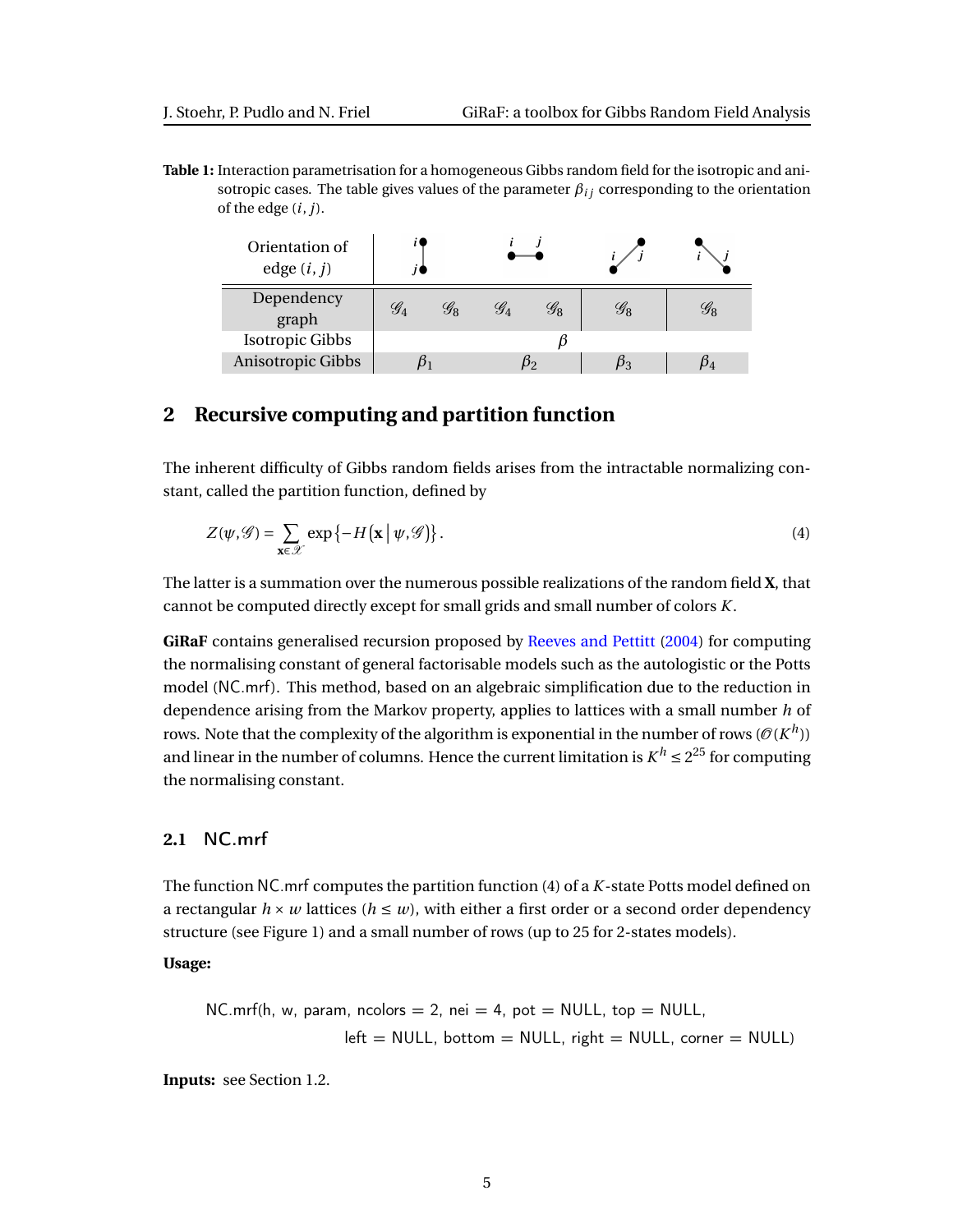<span id="page-5-0"></span>

**Figure 2:** First and second order neighborhood graphs  $\mathscr{G}$ . (a) The four closest neighbors graph  $\mathscr{G}_4$ . Neighbors of the vertex in black are represented by vertices in gray. (b) The eight closest neighbors graph  $\mathscr{G}_8$ . Neighbors of the vertex in black are represented by vertices in gray.

```
Example: # NC.mrf
# Dimension of the lattice
height <-8width \langle -10 \rangle# Interaction parameter
Beta <- 0.6 # Isotropic configuration
# Beta <- c(0.6, 0.6) # Anisotropic configuration for a first
                      # order dependency structure (nei = \angle).
# Beta <- c(0.6, 0.6, 0.6, 0.6) # Anisotropic configuration for a second
                                 # order dependency structure (nei = 8).
# Number of colors. Automatically set to 2 if not specified.
K < -2# Number of neighbors. Automatically set to 4 if not specified.
G < -4# Optional potential on sites. Automatically set to NULL if not specified
potential \leq runif(K,-1,1)
# Optional borders. Automatically set to NULL if not specified
Top \leq- Bottom \leq- sample(0:(K-1), width, replace = TRUE)
Left <- Right <- sample(0:(K-1), height, replace = TRUE)
Corner \leq sample(0:(K-1), 4, replace = TRUE)
```
# Partition function for the default setting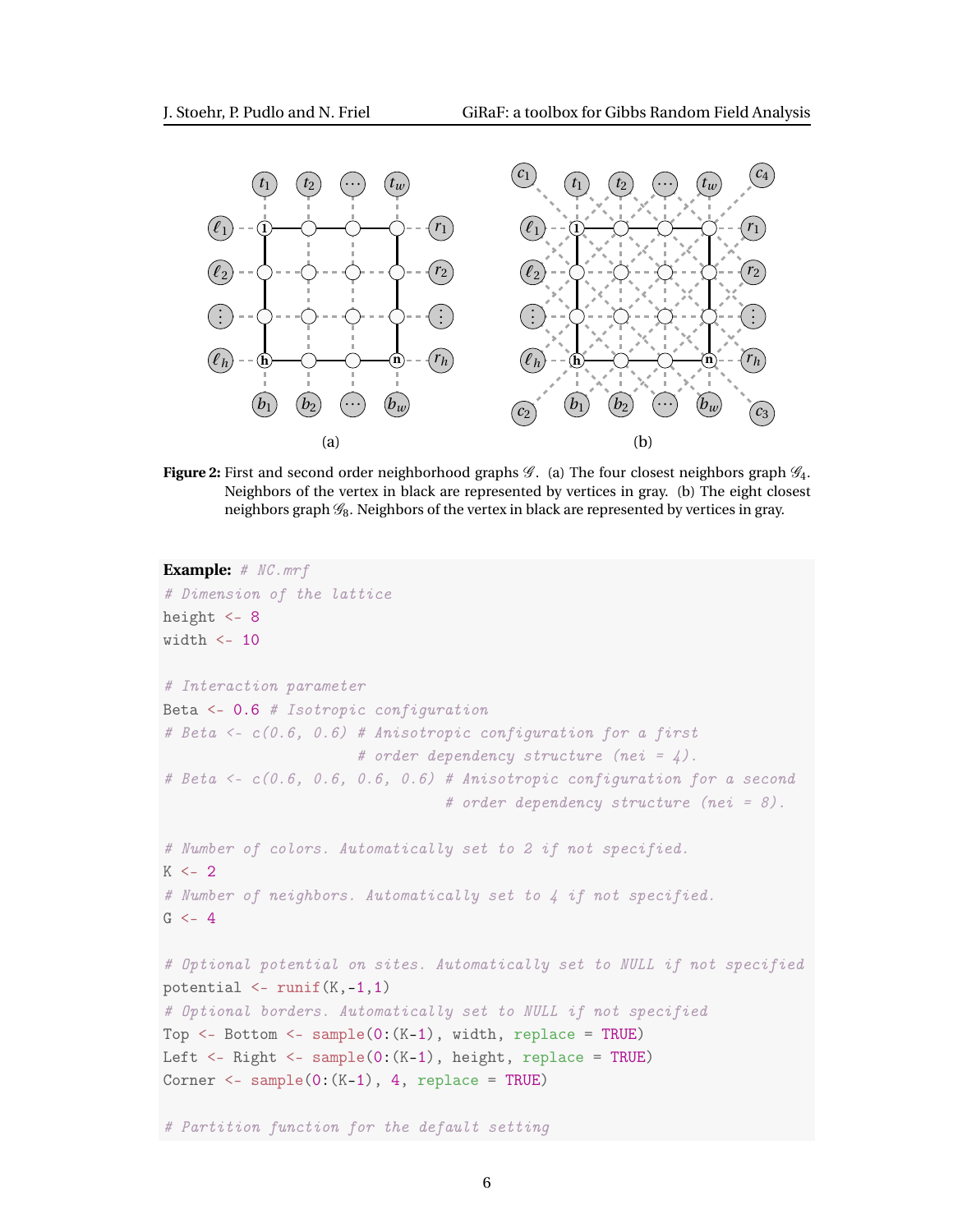```
NC.mrf(h = height, w = width, param = Beta)# When specifying the number of colors and neighbors
NC.mrf(h = height, w = width, ncolors = K, nei = G, param = Beta)# When specifying an optional potential on sites
NC.mrf(h = height, w = width, ncolors = K, nei = G, param = Beta,pot = potential)
# When specifying possible borders. The users will omit to mention all
# the non-existing borders
NC.mrf(h = height, w = width, ncolors = K, nei = G, param = Beta,top = Top, left = Left, bottom = Bottom, right = Right,
       corner = Corner)
```
# <span id="page-6-0"></span>**3 Sampling from a Gibbs random field**

Sampling from a Gibbs distribution can be a daunting task due to the correlation structure on a high dimensional space, and standard Monte Carlo methods are impracticable except for very specific cases. For rectangular lattices with a small number of row, [Friel and Rue](#page-10-3) [\(2007\)](#page-10-3) have extended the recursive algorithm of [Reeves and Pettitt](#page-10-2) [\(2004\)](#page-10-2) to allow exact sampling from the likelihood ([exact.mrf](#page-6-1)). But for larger lattices, Markov chain Monte Carlo (MCMC) methods have played a dominant role in dealing with such intractable likelihood, the idea being to generate a Markov chain whose stationary distribution is the distribution of interest. The **GiRaF** package contains two widely used MCMC procedure to give approximate samples: the Gibbs sampler and the Swendsen-Wang algorithm ([sampler.mrf](#page-8-0)).

#### <span id="page-6-1"></span>**3.1** exact.mrf

The function exact.mrf gives exact sample from the likelihood [\(2\)](#page-2-2) of a *K*-state Potts model defined on a rectangular  $h \times w$  lattice  $(h \leq w)$ , with either a first order or a second order dependency structure (see Figure [1\)](#page-2-0) and a small number of rows (up to 19 for 2-states models). More generaly, due to the complexity of the algorithm, the current limitation for exact sampling is  $K^h \leq 2^{19}$ .

**Usage:**

$$
\begin{aligned} \text{exact.mrf(h, w, param, ncolors} &= 2, \text{ nei} = 4, \text{ pot} = \text{NULL}, \\ \text{top} &= \text{NULL}, \text{ left} = \text{NULL}, \text{ bottom} = \text{NULL}, \\ \text{right} &= \text{NULL}, \text{corner} = \text{NULL}, \text{ view} = \text{FALSE} \end{aligned}
$$

**Inputs:** see also Section [1.2.](#page-3-0)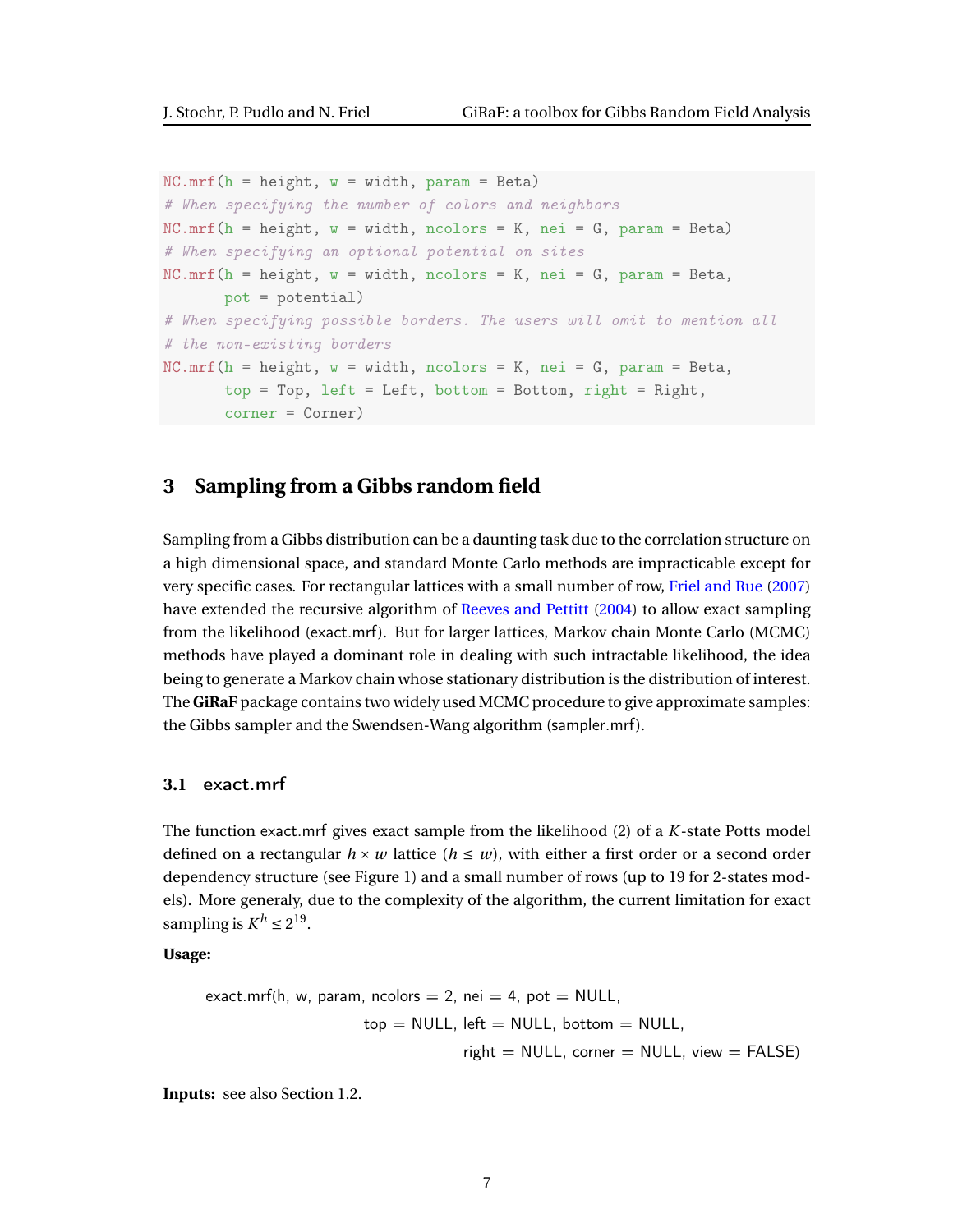**view** Logical value indicating whether the draw should be printed. Do not display the optional borders.

```
Example: # exact.mrf
# Dimension of the lattice
height <-8width \leq 10
# Interaction parameter
Beta \leq -0.6 # Isotropic configuration
# Beta <- c(0.6, 0.6) # Anisotropic configuration for a first
                       # order dependency structure (nei = 4).
# Beta <- c(0.6, 0.6, 0.6, 0.6) # Anisotropic configuration for a second
                                  # order dependency structure (nei = 8).
# Number of colors. Automatically set to 2 if not specified.
K < -2# Number of neighbors. Automatically set to 4 if not specified.
G < -4# Optional potential on sites. Automatically set to NULL if not specified
potential \leq runif(K,-1,1)
# Optional borders. Automatically set to NULL if not specified
Top \leq- Bottom \leq- sample(0:(K-1)), width, replace = TRUE)
Left \leq- Right \leq- sample(0:(K-1), height, replace = TRUE)
Corner \leq sample(0: (K-1), 4, replace = TRUE)
# Exact sampling for the default setting
\text{exact.mrf}(h = \text{height}, w = \text{width}, \text{param} = \text{Beta}, \text{view} = \text{TRUE})# When specifying the number of colors and neighbors
exact.mrf(h = height, w = width, ncolors = K, nei = G, param = Beta,
          view = TRUE)
# When specifying an optional potential on sites
exact.mrf(h = height, w = width, ncolors = K, nei = G, param = Beta,
       pot = potential, view = TRUE)
# When specifying possible borders. The users will omit to mention all
# the non-existing borders
exact.mrf(h = height, w = width, ncolors = K, nei = G, param = Beta,
          top = Top, left = Left, bottom = Bottom,
          right = Right, corner = Corner, view = TRUE)
```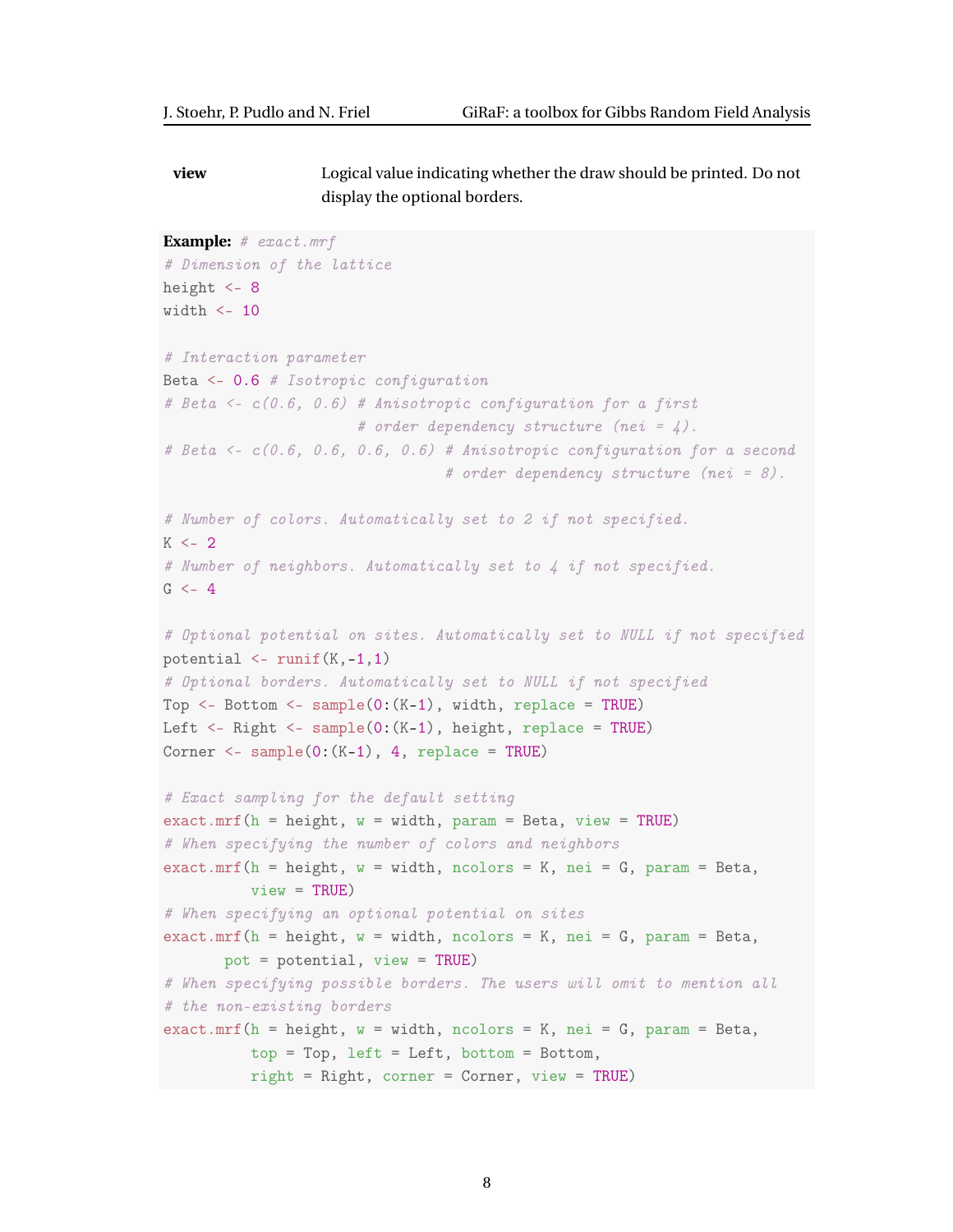#### <span id="page-8-0"></span>**3.2** sampler.mrf

The function sampler.mrf gives approximate sample from the likelihood [\(2\)](#page-2-2) of a *K*-state Potts model defined on a rectangular  $h \times w$  lattice ( $h \leq w$ ), with either a first order or a second order dependency structure (see Figure [1\)](#page-2-0), using one of the following MCMC samplers.

The Gibbs sampler is a highly popular MCMC algorithm in Bayesian analysis starting with the influential development of [\(Geman and Geman,](#page-10-6) [1984\)](#page-10-6). It can be seen as a component-wise Metropolis-Hastings algorithm [\(Metropolis et al.,](#page-10-7) [1953,](#page-10-7) [Hastings,](#page-10-8) [1970\)](#page-10-8) where variables are updated one at a time and for which proposal distributions are the full conditionals themselves.

The Swendsen-Wang algorithm [\(Swendsen and Wang,](#page-10-9) [1987\)](#page-10-9) originally designed to speed up simulation of Potts model close to the phase transition<sup>[3](#page-0-0)</sup> and bypass slow mixing issues of the Gibbs sampler. This algorithm makes a use of auxiliary variables in order to incorporate simultaneous updates of large homogeneous regions. Note that we solely use Swendsen-Wang updates and we do not run the chain as a *complete coupling* chain as proposed by [Huber](#page-10-10) [\(1999\)](#page-10-10) to get exact sample from the likelihood.

#### **Usage:**

\n
$$
\text{sampler.mrf(iter, sampler = "Gibbs", h, w, ncolors = 2, nei = 4, \quad \text{param, pot = NULL, top = NULL, left = NULL, \quad \text{bottom = NULL, right = NULL, corner = NULL, \quad \text{initialise = TRUE, random = TRUE, view = FALSE)}
$$
\n

**Inputs:** see also Section [1.2.](#page-3-0)

| iter       | Number of iterations of the algorithm.                              |
|------------|---------------------------------------------------------------------|
| sampler    | The method to be used. The latter must be one of "Gibbs" or "SW"    |
|            | corresponding respectively to the Gibbs sampler and the Swendsen-   |
|            | Wang algorithm.                                                     |
| initialise | Logical value indicating whether initial guess should be randomly   |
|            | drawn.                                                              |
| random     | Logical value indicating whether the sites should be updated se-    |
|            | quentially or randomdly. Used only with the "Gibbs" option.         |
| view       | Logical value indicating whether the draw should be printed. Do not |
|            | display the optional borders.                                       |

#### **Example:** # sampler.mrf

# Algorithm settings

 $^3$ Symmetry breaking for large values of parameter  $\beta$  due to a discontinuity of the partition function when the number of sites *n* tends to infinity. When the parameter is above the critical value  $\log\{1+\sqrt{K}\}$  of phase transition, one moves gradually to a multi-modal distribution, that is, values *xi* are almost all equal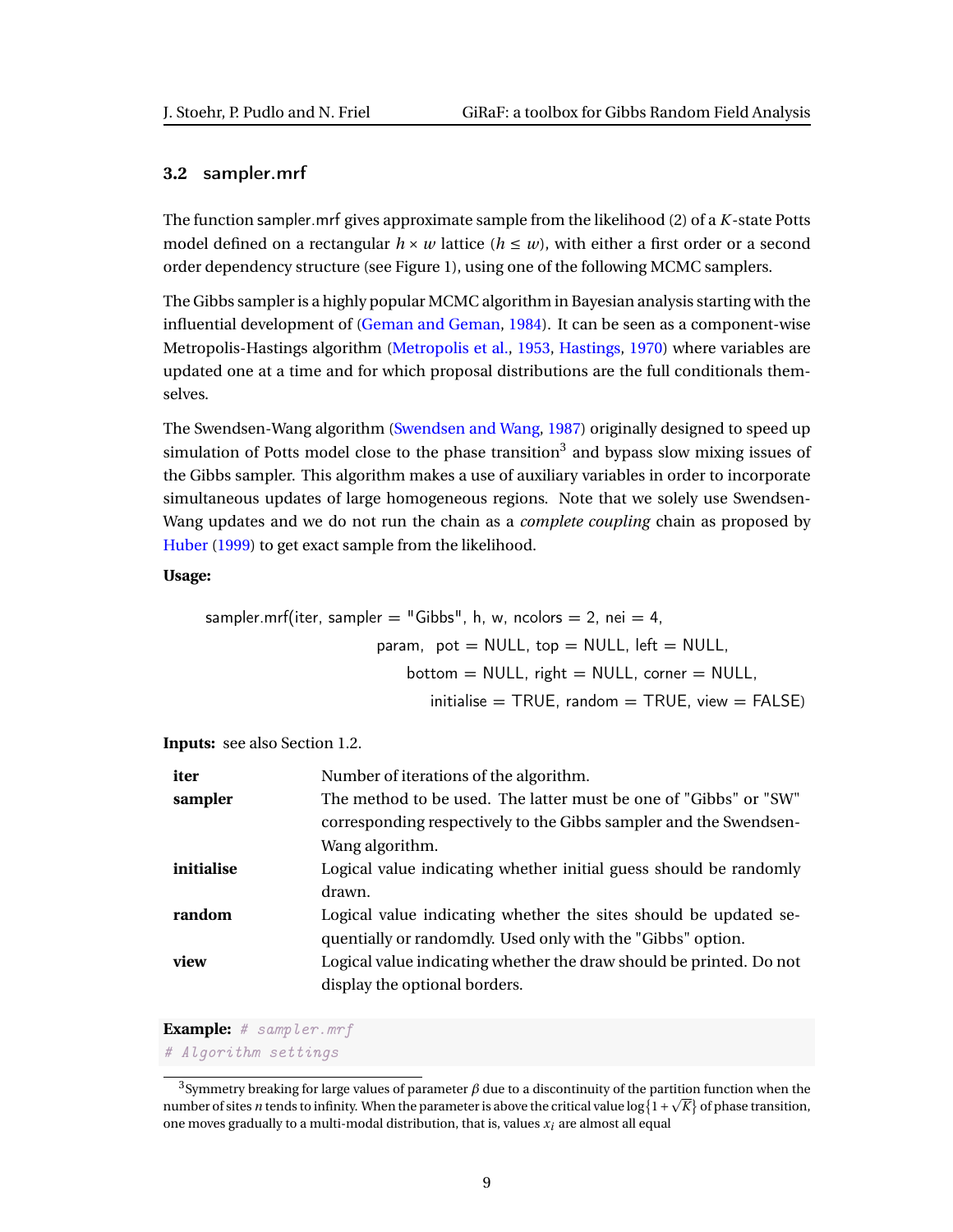```
n <- 200
method <- "Gibbs"
# Dimension of the lattice
height <- width <- 100
# Interaction parameter
Beta <- 0.6 # Isotropic configuration
# Beta <- c(0.6, 0.6) # Anisotropic configuration for a first
                      # order dependency structure (nei = \angle).
# Beta <- c(0.6, 0.6, 0.6, 0.6) # Anisotropic configuration for a second
                                 # order dependency structure (nei = 8).
# Number of colors. Automatically set to 2 if not specified.
K < -2# Number of neighbors. Automatically set to 4 if not specified.
G < -4# Optional potential on sites. Automatically set to NULL if not specified
potential \leq runif(K,-1,1)
# Optional borders. Automatically set to NULL if not specified
Top \leq- Bottom \leq- sample(0:(K-1), width, replace = TRUE)
Left <- Right <- sample(0:(K-1), height, replace = TRUE)
Corner \leq sample(0:(K-1), 4, replace = TRUE)
# Sampling method for the default setting
sampler.mrf(iter = n, sampler = method, h = height, w = width,
            param = Beta, view = TRUE)
# Sampling using an existing configuration as starting point
sampler.mrf(iter = n, sampler = method, h = height, w = width,
            ncolors = K, nei = G, param = Beta,
            initialise = FALSE, view = TRUE)
# Specifying optional arguments. The users may omit to mention all
# the non-existing borders
sampler.mrf(iter = n, sampler = method, h = height, w = width,
            ncolors = K, nei = G, param = Beta,
            pot = potential, top = Top, left = Left, bottom = Bottom,
            right = Right, corner = Corner, view = TRUE)
# Gibbs sampler with sequential updates of the sites.
sampler.mrf(iter = n, sampler = "Gibbs", h = height, w = width,
            ncolors = K, nei = G, param = Beta,
            random = FALSE, view = TRUE)
```